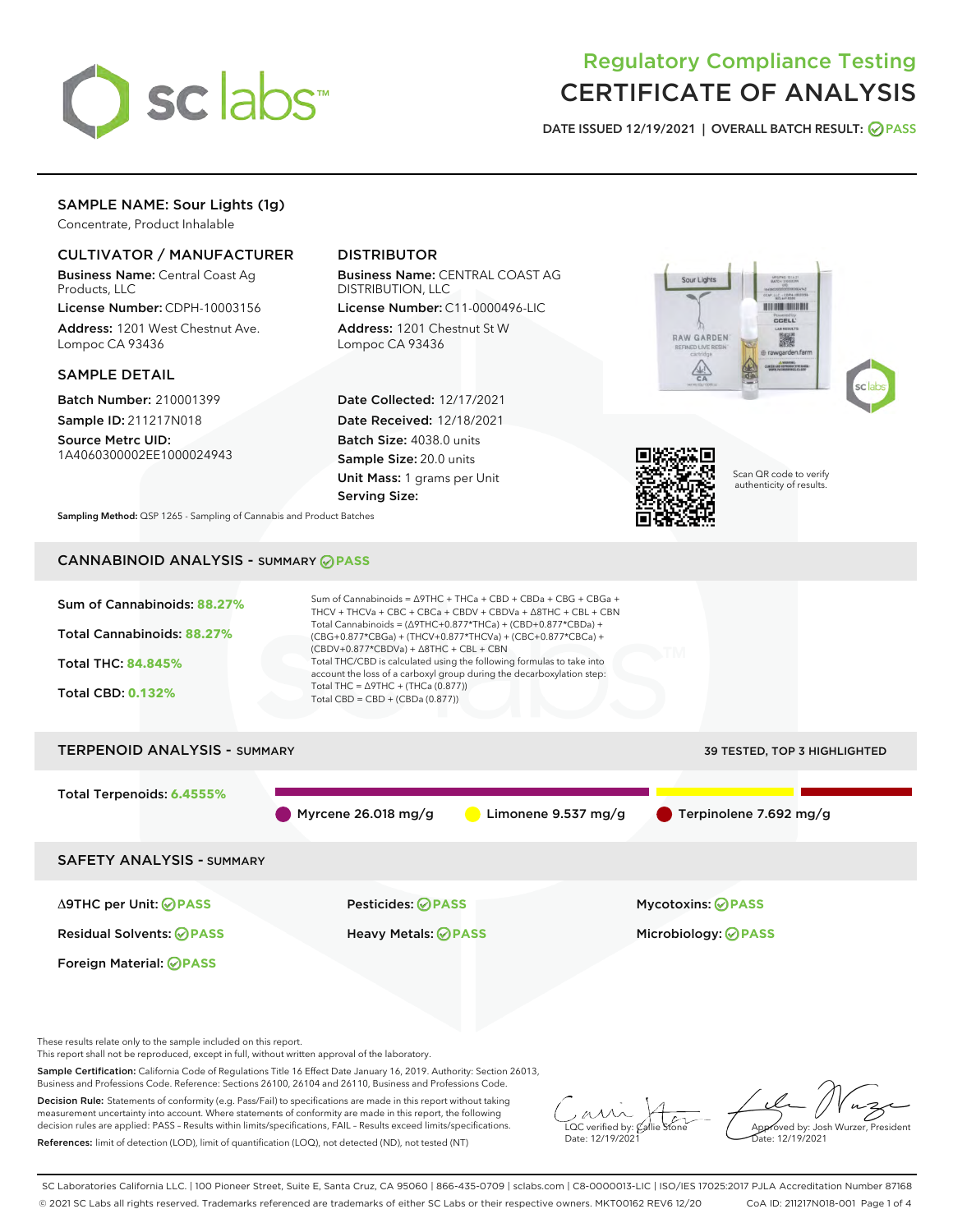



SOUR LIGHTS (1G) | DATE ISSUED 12/19/2021 | OVERALL BATCH RESULT: @ PASS

#### CANNABINOID TEST RESULTS - 12/18/2021 2 PASS

Tested by high-performance liquid chromatography with diode-array detection (HPLC-DAD). **Method:** QSP 1157 - Analysis of Cannabinoids by HPLC-DAD

#### TOTAL CANNABINOIDS: **88.27%**

Total Cannabinoids (Total THC) + (Total CBD) + (Total CBG) + (Total THCV) + (Total CBC) + (Total CBDV) + ∆8THC + CBL + CBN

TOTAL THC: **84.845%** Total THC (∆9THC+0.877\*THCa)

TOTAL CBD: **0.132%**

Total CBD (CBD+0.877\*CBDa)

TOTAL CBG: 2.441% Total CBG (CBG+0.877\*CBGa)

TOTAL THCV: 0.41% Total THCV (THCV+0.877\*THCVa)

TOTAL CBC: ND Total CBC (CBC+0.877\*CBCa)

TOTAL CBDV: ND Total CBDV (CBDV+0.877\*CBDVa)

| <b>COMPOUND</b>            | LOD/LOQ<br>(mg/g) | <b>MEASUREMENT</b><br><b>UNCERTAINTY</b><br>(mg/g) | <b>RESULT</b><br>(mg/g) | <b>RESULT</b><br>(%) |
|----------------------------|-------------------|----------------------------------------------------|-------------------------|----------------------|
| <b>A9THC</b>               | 0.06 / 0.26       | ±29.187                                            | 848.45                  | 84.845               |
| <b>CBG</b>                 | 0.06/0.19         | ±0.962                                             | 24.41                   | 2.441                |
| <b>THCV</b>                | 0.1 / 0.2         | ±0.20                                              | 4.1                     | 0.41                 |
| <b>CBN</b>                 | 0.1/0.3           | ±0.17                                              | 2.6                     | 0.26                 |
| $\triangle$ 8THC           | 0.1/0.4           | ±0.14                                              | 1.8                     | 0.18                 |
| <b>CBD</b>                 | 0.07 / 0.29       | ±0.061                                             | 1.32                    | 0.132                |
| <b>THCa</b>                | 0.05/0.14         | N/A                                                | <b>ND</b>               | <b>ND</b>            |
| <b>THCVa</b>               | 0.07/0.20         | N/A                                                | <b>ND</b>               | <b>ND</b>            |
| <b>CBDa</b>                | 0.02/0.19         | N/A                                                | <b>ND</b>               | <b>ND</b>            |
| <b>CBDV</b>                | 0.04 / 0.15       | N/A                                                | <b>ND</b>               | <b>ND</b>            |
| <b>CBDVa</b>               | 0.03/0.53         | N/A                                                | <b>ND</b>               | <b>ND</b>            |
| <b>CBGa</b>                | 0.1 / 0.2         | N/A                                                | <b>ND</b>               | <b>ND</b>            |
| <b>CBL</b>                 | 0.06 / 0.24       | N/A                                                | <b>ND</b>               | <b>ND</b>            |
| <b>CBC</b>                 | 0.2 / 0.5         | N/A                                                | <b>ND</b>               | <b>ND</b>            |
| <b>CBCa</b>                | 0.07 / 0.28       | N/A                                                | <b>ND</b>               | <b>ND</b>            |
| <b>SUM OF CANNABINOIDS</b> |                   |                                                    | 882.7 mg/g              | 88.27%               |

#### **UNIT MASS: 1 grams per Unit**

| ∆9THC per Unit                         | 1120 per-package limit | 848.45 mg/unit | <b>PASS</b> |
|----------------------------------------|------------------------|----------------|-------------|
| <b>Total THC per Unit</b>              |                        | 848.45 mg/unit |             |
| <b>CBD per Unit</b>                    |                        | $1.32$ mg/unit |             |
| <b>Total CBD per Unit</b>              |                        | $1.32$ mg/unit |             |
| <b>Sum of Cannabinoids</b><br>per Unit |                        | 882.7 mg/unit  |             |
| <b>Total Cannabinoids</b><br>per Unit  |                        | 882.7 mg/unit  |             |

| <b>COMPOUND</b>         | LOD/LOQ<br>(mg/g) | <b>MEASUREMENT</b><br><b>UNCERTAINTY</b><br>(mg/g) | <b>RESULT</b><br>(mg/g)                         | <b>RESULT</b><br>(%) |
|-------------------------|-------------------|----------------------------------------------------|-------------------------------------------------|----------------------|
| <b>Myrcene</b>          | 0.008 / 0.025     | ±0.3356                                            | 26.018                                          | 2.6018               |
| Limonene                | 0.005 / 0.016     | ±0.1364                                            | 9.537                                           | 0.9537               |
| Terpinolene             | 0.008 / 0.026     | ±0.1577                                            | 7.692                                           | 0.7692               |
| Ocimene                 | 0.011 / 0.038     | ±0.1794                                            | 5.590                                           | 0.5590               |
| $\upbeta$ Caryophyllene | 0.004 / 0.012     | ±0.1842                                            | 5.174                                           | 0.5174               |
| $\alpha$ Pinene         | 0.005 / 0.017     | ±0.0212                                            | 2.465                                           | 0.2465               |
| $\beta$ Pinene          | 0.004 / 0.014     | ±0.0231                                            | 2.009                                           | 0.2009               |
| Linalool                | 0.009 / 0.032     | ±0.0677                                            | 1.781                                           | 0.1781               |
| $\alpha$ Humulene       | 0.009/0.029       | ±0.0369                                            | 1.150                                           | 0.1150               |
| Fenchol                 | 0.010 / 0.034     | ±0.0272                                            | 0.702                                           | 0.0702               |
| Terpineol               | 0.016 / 0.055     | ±0.0343                                            | 0.558                                           | 0.0558               |
| trans-β-Farnesene       | 0.008 / 0.025     | ±0.0100                                            | 0.283                                           | 0.0283               |
| $\alpha$ Phellandrene   | 0.006 / 0.020     | ±0.0037                                            | 0.270                                           | 0.0270               |
| $\alpha$ Terpinene      | 0.005 / 0.017     | ±0.0032                                            | 0.217                                           | 0.0217               |
| 3 Carene                | 0.005 / 0.018     | ±0.0030                                            | 0.208                                           | 0.0208               |
| Camphene                | 0.005 / 0.015     | ±0.0022                                            | 0.194                                           | 0.0194               |
| $\gamma$ Terpinene      | 0.006 / 0.018     | ±0.0031                                            | 0.181                                           | 0.0181               |
| <b>Borneol</b>          | 0.005 / 0.016     | ±0.0051                                            | 0.122                                           | 0.0122               |
| $\alpha$ Bisabolol      | 0.008 / 0.026     | ±0.0041                                            | 0.077                                           | 0.0077               |
| Nerolidol               | 0.009 / 0.028     | ±0.0042                                            | 0.067                                           | 0.0067               |
| p-Cymene                | 0.005 / 0.016     | ±0.0017                                            | 0.062                                           | 0.0062               |
| Fenchone                | 0.009 / 0.028     | ±0.0016                                            | 0.056                                           | 0.0056               |
| Eucalyptol              | 0.006 / 0.018     | ±0.0011                                            | 0.042                                           | 0.0042               |
| Valencene               | 0.009 / 0.030     | ±0.0026                                            | 0.038                                           | 0.0038               |
| $\alpha$ Cedrene        | 0.005 / 0.016     | ±0.0010                                            | 0.033                                           | 0.0033               |
| Sabinene                | 0.004 / 0.014     | ±0.0002                                            | 0.017                                           | 0.0017               |
| Geraniol                | 0.002 / 0.007     | ±0.0005                                            | 0.012                                           | 0.0012               |
| Sabinene Hydrate        | 0.006 / 0.022     | N/A                                                | <loq< th=""><th><loq< th=""></loq<></th></loq<> | <loq< th=""></loq<>  |
| Caryophyllene<br>Oxide  | 0.010 / 0.033     | N/A                                                | <loq< th=""><th><loq< th=""></loq<></th></loq<> | <loq< th=""></loq<>  |
| Guaiol                  | 0.009 / 0.030     | N/A                                                | <loq< th=""><th><loq< th=""></loq<></th></loq<> | <loq< th=""></loq<>  |
| (-)-Isopulegol          | 0.005 / 0.016     | N/A                                                | ND                                              | ND                   |
| Camphor                 | 0.006 / 0.019     | N/A                                                | ND                                              | ND                   |
| Isoborneol              | 0.004 / 0.012     | N/A                                                | <b>ND</b>                                       | ND                   |
| Menthol                 | 0.008 / 0.025     | N/A                                                | ND                                              | ND                   |
| Nerol                   | 0.003 / 0.011     | N/A                                                | ND                                              | ND                   |
| Citronellol             | 0.003 / 0.010     | N/A                                                | <b>ND</b>                                       | ND                   |
| R-(+)-Pulegone          | 0.003 / 0.011     | N/A                                                | ND                                              | ND                   |
| <b>Geranyl Acetate</b>  | 0.004 / 0.014     | N/A                                                | ND                                              | ND                   |
| Cedrol                  | 0.008 / 0.027     | N/A                                                | ND                                              | ND                   |
| <b>TOTAL TERPENOIDS</b> |                   |                                                    | 64.555 mg/g                                     | 6.4555%              |

SC Laboratories California LLC. | 100 Pioneer Street, Suite E, Santa Cruz, CA 95060 | 866-435-0709 | sclabs.com | C8-0000013-LIC | ISO/IES 17025:2017 PJLA Accreditation Number 87168 © 2021 SC Labs all rights reserved. Trademarks referenced are trademarks of either SC Labs or their respective owners. MKT00162 REV6 12/20 CoA ID: 211217N018-001 Page 2 of 4

# TERPENOID TEST RESULTS - 12/19/2021

Terpene analysis utilizing gas chromatography-flame ionization detection (GC-FID). **Method:** QSP 1192 - Analysis of Terpenoids by GC-FID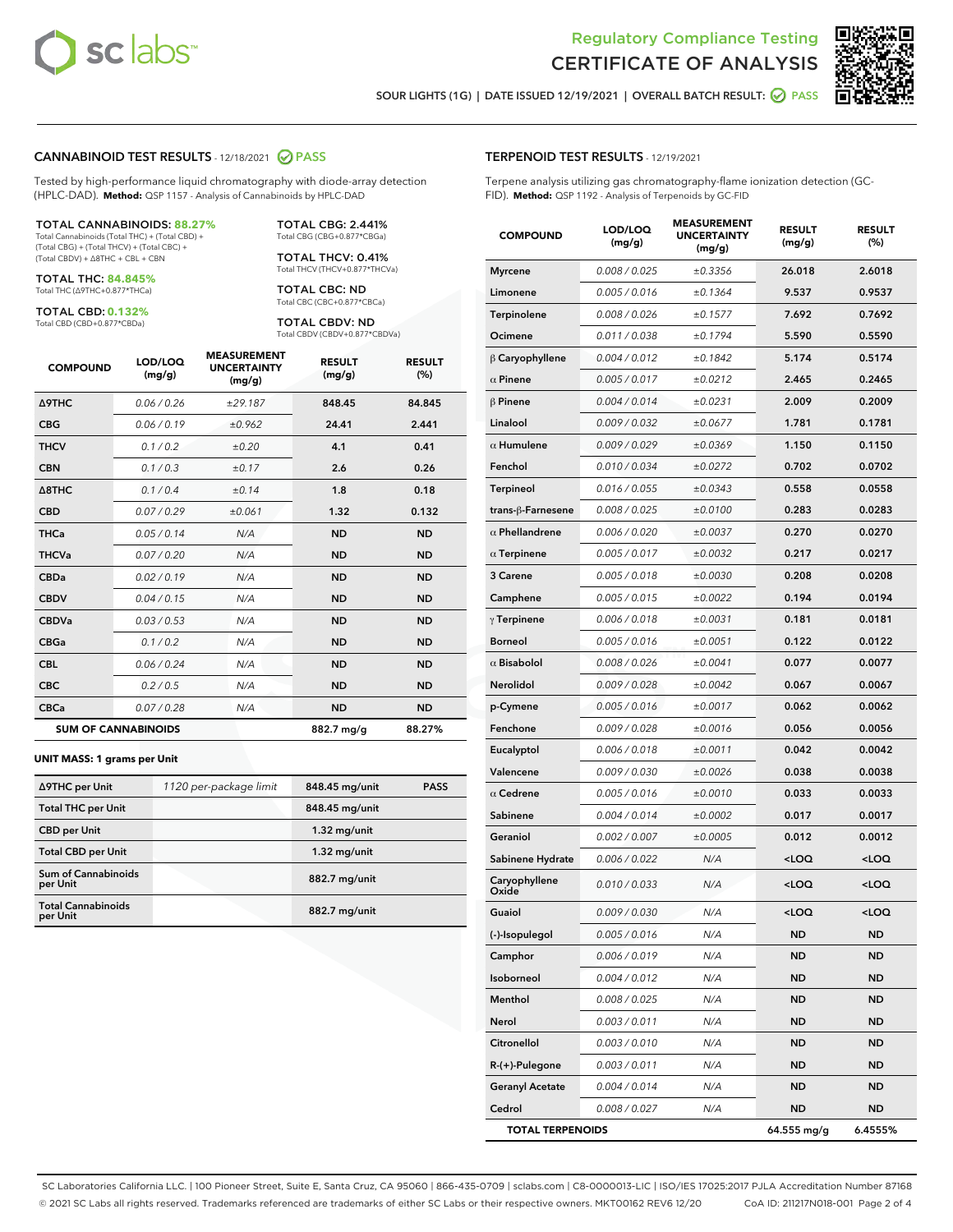



SOUR LIGHTS (1G) | DATE ISSUED 12/19/2021 | OVERALL BATCH RESULT: 2 PASS

# CATEGORY 1 PESTICIDE TEST RESULTS - 12/19/2021 2 PASS

Pesticide and plant growth regulator analysis utilizing high-performance liquid chromatography-mass spectrometry (HPLC-MS) or gas chromatography-mass spectrometry (GC-MS). \*GC-MS utilized where indicated. **Method:** QSP 1212 - Analysis of Pesticides and Mycotoxins by LC-MS or QSP 1213 - Analysis of Pesticides by GC-MS

| <b>COMPOUND</b>             | LOD/LOQ<br>$(\mu g/g)$ | <b>ACTION</b><br><b>LIMIT</b><br>$(\mu g/g)$ | <b>MEASUREMENT</b><br><b>UNCERTAINTY</b><br>$(\mu g/g)$ | <b>RESULT</b><br>$(\mu g/g)$ | <b>RESULT</b> |
|-----------------------------|------------------------|----------------------------------------------|---------------------------------------------------------|------------------------------|---------------|
| Aldicarb                    | 0.03 / 0.08            | $\ge$ LOD                                    | N/A                                                     | <b>ND</b>                    | <b>PASS</b>   |
| Carbofuran                  | 0.02/0.05              | $>$ LOD                                      | N/A                                                     | <b>ND</b>                    | <b>PASS</b>   |
| Chlordane*                  | 0.03 / 0.08            | $\ge$ LOD                                    | N/A                                                     | <b>ND</b>                    | <b>PASS</b>   |
| Chlorfenapyr*               | 0.03/0.10              | $\ge$ LOD                                    | N/A                                                     | <b>ND</b>                    | <b>PASS</b>   |
| Chlorpyrifos                | 0.02 / 0.06            | $\ge$ LOD                                    | N/A                                                     | <b>ND</b>                    | <b>PASS</b>   |
| Coumaphos                   | 0.02 / 0.07            | $>$ LOD                                      | N/A                                                     | <b>ND</b>                    | <b>PASS</b>   |
| Daminozide                  | 0.02 / 0.07            | $\ge$ LOD                                    | N/A                                                     | <b>ND</b>                    | <b>PASS</b>   |
| <b>DDVP</b><br>(Dichlorvos) | 0.03/0.09              | $\ge$ LOD                                    | N/A                                                     | <b>ND</b>                    | <b>PASS</b>   |
| <b>Dimethoate</b>           | 0.03 / 0.08            | $\ge$ LOD                                    | N/A                                                     | <b>ND</b>                    | <b>PASS</b>   |
| Ethoprop(hos)               | 0.03/0.10              | $>$ LOD                                      | N/A                                                     | <b>ND</b>                    | <b>PASS</b>   |
| Etofenprox                  | 0.02 / 0.06            | $\ge$ LOD                                    | N/A                                                     | <b>ND</b>                    | <b>PASS</b>   |
| Fenoxycarb                  | 0.03 / 0.08            | $>$ LOD                                      | N/A                                                     | <b>ND</b>                    | <b>PASS</b>   |
| Fipronil                    | 0.03 / 0.08            | $\ge$ LOD                                    | N/A                                                     | <b>ND</b>                    | <b>PASS</b>   |
| Imazalil                    | 0.02 / 0.06            | $\ge$ LOD                                    | N/A                                                     | <b>ND</b>                    | <b>PASS</b>   |
| <b>Methiocarb</b>           | 0.02 / 0.07            | $\ge$ LOD                                    | N/A                                                     | <b>ND</b>                    | <b>PASS</b>   |
| Methyl<br>parathion         | 0.03/0.10              | $>$ LOD                                      | N/A                                                     | <b>ND</b>                    | <b>PASS</b>   |
| <b>Mevinphos</b>            | 0.03/0.09              | $>$ LOD                                      | N/A                                                     | <b>ND</b>                    | <b>PASS</b>   |
| Paclobutrazol               | 0.02 / 0.05            | $\ge$ LOD                                    | N/A                                                     | <b>ND</b>                    | <b>PASS</b>   |
| Propoxur                    | 0.03/0.09              | $\ge$ LOD                                    | N/A                                                     | <b>ND</b>                    | <b>PASS</b>   |
| Spiroxamine                 | 0.03 / 0.08            | $\ge$ LOD                                    | N/A                                                     | <b>ND</b>                    | <b>PASS</b>   |
| <b>Thiacloprid</b>          | 0.03/0.10              | $\ge$ LOD                                    | N/A                                                     | <b>ND</b>                    | <b>PASS</b>   |
|                             |                        |                                              |                                                         |                              |               |

# CATEGORY 2 PESTICIDE TEST RESULTS - 12/19/2021 @ PASS

| <b>COMPOUND</b>          | LOD/LOO<br>$(\mu g/g)$ | <b>ACTION</b><br>LIMIT<br>$(\mu g/g)$ | <b>MEASUREMENT</b><br><b>UNCERTAINTY</b><br>$(\mu g/g)$ | <b>RESULT</b><br>$(\mu g/g)$ | <b>RESULT</b> |  |
|--------------------------|------------------------|---------------------------------------|---------------------------------------------------------|------------------------------|---------------|--|
| Abamectin                | 0.03/0.10              | 0.1                                   | N/A                                                     | <b>ND</b>                    | <b>PASS</b>   |  |
| Acephate                 | 0.02/0.07              | 0.1                                   | N/A                                                     | <b>ND</b>                    | <b>PASS</b>   |  |
| Acequinocyl              | 0.02/0.07              | 0.1                                   | N/A                                                     | <b>ND</b>                    | <b>PASS</b>   |  |
| Acetamiprid              | 0.02/0.05              | 0.1                                   | N/A                                                     | <b>ND</b>                    | <b>PASS</b>   |  |
| Azoxystrobin             | 0.02/0.07              | 0.1                                   | N/A                                                     | <b>ND</b>                    | <b>PASS</b>   |  |
| <b>Bifenazate</b>        | 0.01/0.04              | 0.1                                   | N/A                                                     | <b>ND</b>                    | <b>PASS</b>   |  |
| <b>Bifenthrin</b>        | 0.02/0.05              | 3                                     | N/A                                                     | <b>ND</b>                    | <b>PASS</b>   |  |
| <b>Boscalid</b>          | 0.03/0.09              | 0.1                                   | N/A                                                     | <b>ND</b>                    | <b>PASS</b>   |  |
| Captan                   | 0.19/0.57              | 0.7                                   | N/A                                                     | <b>ND</b>                    | <b>PASS</b>   |  |
| Carbaryl                 | 0.02/0.06              | 0.5                                   | N/A                                                     | <b>ND</b>                    | <b>PASS</b>   |  |
| Chlorantranilip-<br>role | 0.04/0.12              | 10                                    | N/A                                                     | <b>ND</b>                    | <b>PASS</b>   |  |
| Clofentezine             | 0.03/0.09              | 0.1                                   | N/A                                                     | <b>ND</b>                    | <b>PASS</b>   |  |

# CATEGORY 2 PESTICIDE TEST RESULTS - 12/19/2021 continued

| <b>COMPOUND</b>               | LOD/LOQ<br>(µg/g) | <b>ACTION</b><br><b>LIMIT</b><br>$(\mu g/g)$ | <b>MEASUREMENT</b><br><b>UNCERTAINTY</b><br>$(\mu g/g)$ | <b>RESULT</b><br>(µg/g) | <b>RESULT</b> |
|-------------------------------|-------------------|----------------------------------------------|---------------------------------------------------------|-------------------------|---------------|
| Cyfluthrin                    | 0.12 / 0.38       | $\overline{c}$                               | N/A                                                     | <b>ND</b>               | <b>PASS</b>   |
| Cypermethrin                  | 0.11 / 0.32       | 1                                            | N/A                                                     | ND                      | <b>PASS</b>   |
| <b>Diazinon</b>               | 0.02 / 0.05       | 0.1                                          | N/A                                                     | ND                      | <b>PASS</b>   |
| Dimethomorph                  | 0.03 / 0.09       | 2                                            | N/A                                                     | ND                      | <b>PASS</b>   |
| Etoxazole                     | 0.02 / 0.06       | 0.1                                          | N/A                                                     | ND                      | <b>PASS</b>   |
| Fenhexamid                    | 0.03 / 0.09       | 0.1                                          | N/A                                                     | <b>ND</b>               | <b>PASS</b>   |
| Fenpyroximate                 | 0.02 / 0.06       | 0.1                                          | N/A                                                     | ND                      | <b>PASS</b>   |
| Flonicamid                    | 0.03 / 0.10       | 0.1                                          | N/A                                                     | ND                      | <b>PASS</b>   |
| Fludioxonil                   | 0.03 / 0.10       | 0.1                                          | N/A                                                     | <b>ND</b>               | <b>PASS</b>   |
| Hexythiazox                   | 0.02 / 0.07       | 0.1                                          | N/A                                                     | <b>ND</b>               | <b>PASS</b>   |
| Imidacloprid                  | 0.04 / 0.11       | 5                                            | N/A                                                     | ND                      | <b>PASS</b>   |
| Kresoxim-methyl               | 0.02 / 0.07       | 0.1                                          | N/A                                                     | <b>ND</b>               | <b>PASS</b>   |
| <b>Malathion</b>              | 0.03 / 0.09       | 0.5                                          | N/A                                                     | <b>ND</b>               | <b>PASS</b>   |
| Metalaxyl                     | 0.02 / 0.07       | $\overline{c}$                               | N/A                                                     | ND                      | <b>PASS</b>   |
| Methomyl                      | 0.03 / 0.10       | 1                                            | N/A                                                     | <b>ND</b>               | <b>PASS</b>   |
| Myclobutanil                  | 0.03 / 0.09       | 0.1                                          | N/A                                                     | ND                      | <b>PASS</b>   |
| Naled                         | 0.02 / 0.07       | 0.1                                          | N/A                                                     | ND                      | <b>PASS</b>   |
| Oxamyl                        | 0.04 / 0.11       | 0.5                                          | N/A                                                     | ND                      | <b>PASS</b>   |
| Pentachloronitro-<br>benzene* | 0.03 / 0.09       | 0.1                                          | N/A                                                     | ND                      | <b>PASS</b>   |
| Permethrin                    | 0.04 / 0.12       | 0.5                                          | N/A                                                     | ND                      | <b>PASS</b>   |
| Phosmet                       | 0.03 / 0.10       | 0.1                                          | N/A                                                     | <b>ND</b>               | <b>PASS</b>   |
| Piperonylbu-<br>toxide        | 0.02 / 0.07       | 3                                            | N/A                                                     | ND                      | <b>PASS</b>   |
| Prallethrin                   | 0.03 / 0.08       | 0.1                                          | N/A                                                     | <b>ND</b>               | <b>PASS</b>   |
| Propiconazole                 | 0.02 / 0.07       | 0.1                                          | N/A                                                     | ND                      | <b>PASS</b>   |
| Pyrethrins                    | 0.04 / 0.12       | 0.5                                          | N/A                                                     | ND                      | <b>PASS</b>   |
| Pyridaben                     | 0.02 / 0.07       | 0.1                                          | N/A                                                     | ND                      | <b>PASS</b>   |
| Spinetoram                    | 0.02 / 0.07       | 0.1                                          | N/A                                                     | <b>ND</b>               | <b>PASS</b>   |
| Spinosad                      | 0.02 / 0.07       | 0.1                                          | N/A                                                     | ND                      | <b>PASS</b>   |
| Spiromesifen                  | 0.02 / 0.05       | 0.1                                          | N/A                                                     | <b>ND</b>               | <b>PASS</b>   |
| Spirotetramat                 | 0.02 / 0.06       | 0.1                                          | N/A                                                     | ND                      | <b>PASS</b>   |
| Tebuconazole                  | 0.02 / 0.07       | 0.1                                          | N/A                                                     | ND                      | <b>PASS</b>   |
| Thiamethoxam                  | 0.03 / 0.10       | 5                                            | N/A                                                     | <b>ND</b>               | <b>PASS</b>   |
| Trifloxystrobin               | 0.03 / 0.08       | 0.1                                          | N/A                                                     | <b>ND</b>               | <b>PASS</b>   |

SC Laboratories California LLC. | 100 Pioneer Street, Suite E, Santa Cruz, CA 95060 | 866-435-0709 | sclabs.com | C8-0000013-LIC | ISO/IES 17025:2017 PJLA Accreditation Number 87168 © 2021 SC Labs all rights reserved. Trademarks referenced are trademarks of either SC Labs or their respective owners. MKT00162 REV6 12/20 CoA ID: 211217N018-001 Page 3 of 4